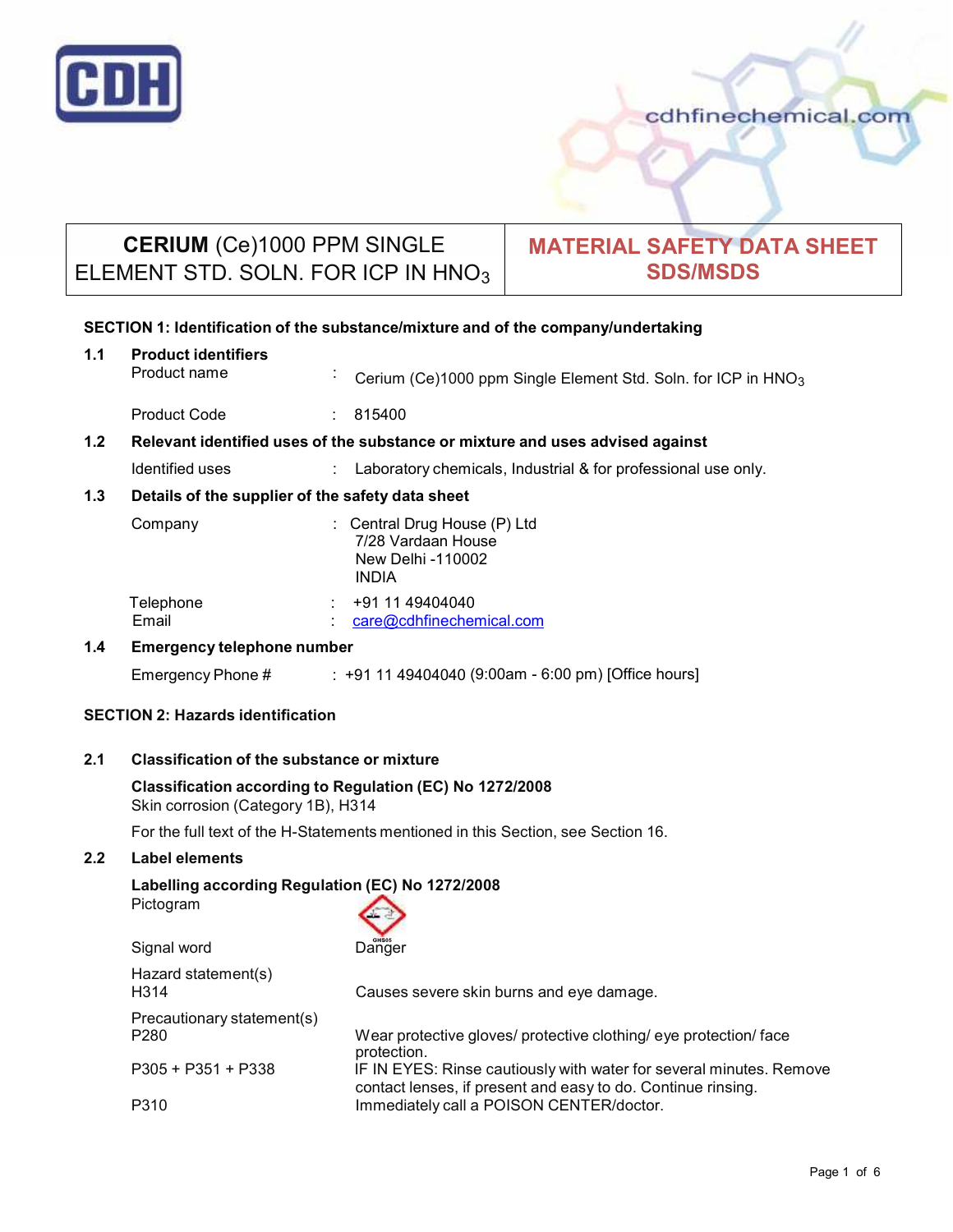| Supplemental Hazard | none |
|---------------------|------|
| Statements          |      |

#### **2.3 Other hazards**

This substance/mixture contains no components considered to be either persistent, bioaccumulative and toxic (PBT), or very persistent and very bioaccumulative (vPvB) at levels of 0.1% or higher.

#### **SECTION 3: Composition/information on ingredients**

#### **3.1 Mixtures**

# **Hazardous ingredients according to Regulation (EC) No 1272/2008**

Component Classification Concentration **Nitric acid** CAS-No. 7697-37-2 EC-No. 231-714-2 Index-No. 007-004-00-1 Registration number 01-2119487297-23-XXXX >= 20 %: Skin Corr. 1A, Ox. Liq. 2; Met. Corr. 1; Skin Corr. 1A; H272, H290, H314 Concentration limits: H314; 5 - < 20 %: Skin Corr. 1B, H314; 65 - < 99 %: Ox. Liq. 3, H272; >= 99 %: Ox. Liq. 2, H272; <sup>1</sup> - < 3 %: Eye Irrit.2A, H319; <sup>3</sup> - <sup>&</sup>lt; <sup>5</sup> %: 1, H318; >= 1 %: Met. Corr. 1, H290; 1 - < 5 %:Skin Irrit. 2, H315;  $>= 5 - < 10 \%$ 

For the full text of the H-Statements mentioned in this Section, see Section 16.

#### **SECTION 4: First aid measures**

## **4.1 Description of first aid measures**

#### **General advice**

Consult a physician. Show this safety data sheet to the doctor in attendance.

#### **If inhaled**

If breathed in, move person into fresh air. If not breathing, give artificial respiration. Consult a physician.

#### **In case of skin contact**

Take off contaminated clothing and shoes immediately. Wash off with soap and plenty of water. Consult a physician.

#### **In case of eye contact**

Rinse thoroughly with plenty of water for at least 15 minutes and consult a physician.

## **If swallowed**

Do NOT induce vomiting. Never give anything by mouth to an unconscious person. Rinse mouth with water. Consult a physician.

#### **4.2 Most important symptoms and effects, both acute and delayed** The most important known symptoms and effects are described in the labelling (see section 2.2) and/or in section 11

**4.3 Indication of any immediate medical attention and special treatment needed** No data available

#### **SECTION 5: Firefighting measures**

## **5.1 Extinguishing media**

## **Suitable extinguishing media**

Use water spray, alcohol-resistant foam, dry chemical or carbon dioxide.

**5.2 Special hazards arising from the substance ormixture** Nitrogen oxides (NOx), cerium oxides

#### **5.3 Advice for firefighters**

Wear self-contained breathing apparatus for firefighting if necessary.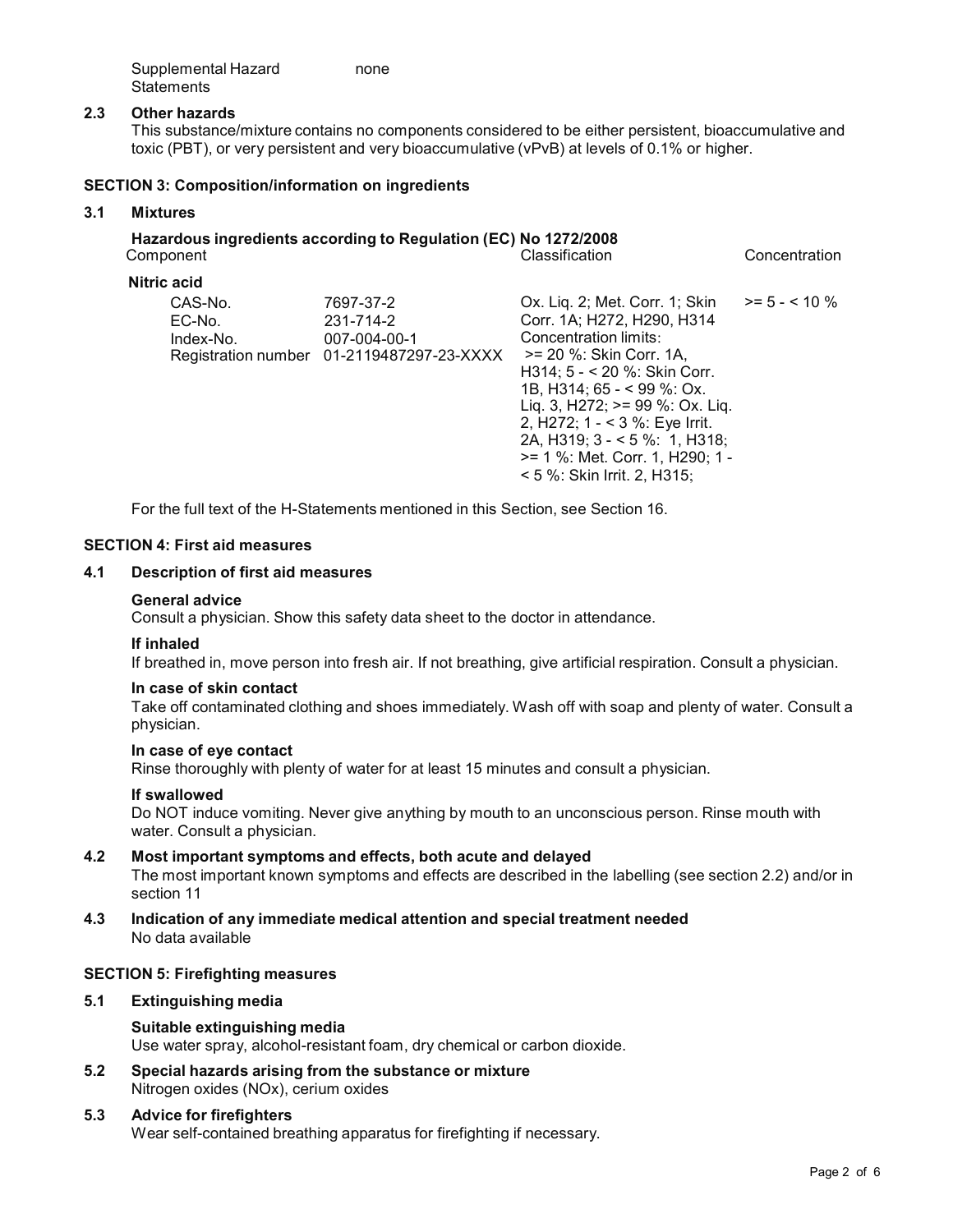## **5.4 Further information**

Use water spray to cool unopened containers.

#### **SECTION 6: Accidental release measures**

**6.1 Personal precautions, protective equipment and emergency procedures**

Use personal protective equipment. Avoid breathing vapours, mist or gas. Ensure adequate ventilation. Evacuate personnel to safe areas.

For personal protection see section 8.

- **6.2 Environmental precautions** Do not let product enter drains.
- **6.3 Methods and materials for containment and cleaning up** Contain spillage, and then collect with an electrically protected vacuum cleaner or by wet-brushing and place in container for disposal according to local regulations (see section 13).

#### **6.4 Reference to other sections**

For disposal see section 13.

#### **SECTION 7: Handling and storage**

#### **7.1 Precautions for safe handling**

Avoid inhalation of vapour or mist. Keep away from sources of ignition - No smoking.Keep away from heat and sources of ignition. For precautions see section 2.2.

## **7.2 Conditions for safe storage, including any incompatibilities**

Store in cool place. Keep container tightly closed in a dry and well-ventilated place. Containers which are opened must be carefully resealed and kept upright to prevent leakage. Storage class (TRGS 510): Non-combustible, corrosive hazardous materials

#### **7.3 Specific end use(s)**

Apart from the uses mentioned in section 1.2 no other specific uses are stipulated

## **SECTION 8: Exposure controls/personal protection**

#### **8.1 Control parameters**

**8.2 Exposure controls**

## **Appropriate engineering controls**

Handle in accordance with good industrial hygiene and safety practice. Wash hands before breaks and at the end of workday.

## **Personal protective equipment**

#### **Eye/face protection**

Tightly fitting safety goggles. Faceshield (8-inch minimum). Use equipment for eye protection tested and approved under appropriate government standards such as NIOSH (US) or EN 166(EU).

## **Skin protection**

Handle with gloves. Gloves must be inspected prior to use. Use proper glove removal technique (without touching glove's outer surface) to avoid skin contact with this product. Dispose of contaminated gloves after use in accordance with applicable laws and good laboratory practices. Wash and dry hands.

#### **Body Protection**

Complete suit protecting against chemicals, The type of protective equipment must be selected according to the concentration and amount of the dangerous substance at the specific workplace.

#### **Respiratory protection**

Where risk assessment shows air-purifying respirators are appropriate use (US) or type ABEK (EN 14387) respirator cartridges as a backup to enginee protection, use a full-face supplied air respirator. Use respirators and components tested and approved under appropriate government standards such as NIOSH (US) or CEN (EU).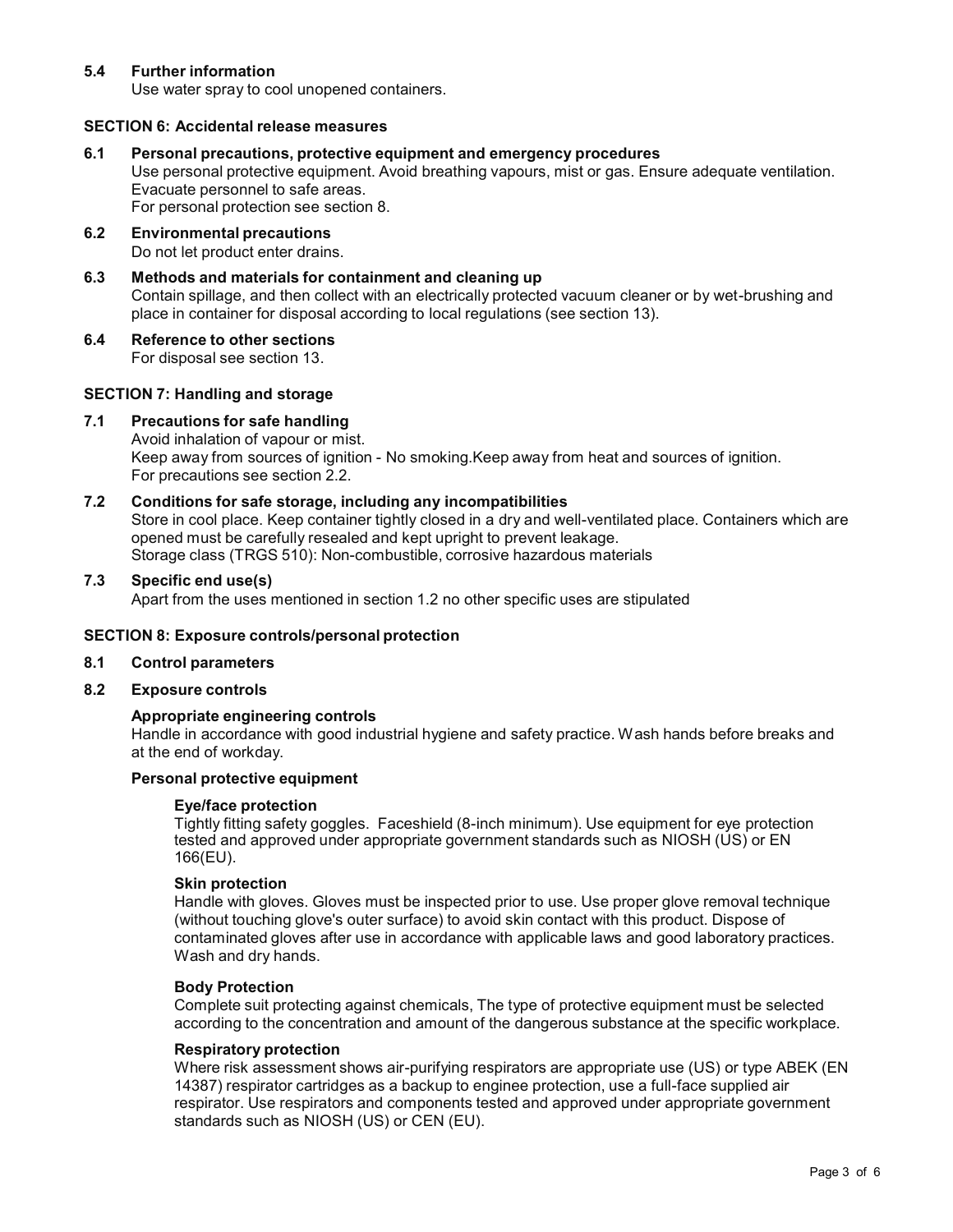#### **Control of environmental exposure** Do not let product enter drains.

## **SECTION 9: Physical and chemical properties**

## **9.1 Information on basic physical and chemical properties**

|     | a)      | Appearance                                           | Form: clear, liquid<br>Colour: yellowish orange |
|-----|---------|------------------------------------------------------|-------------------------------------------------|
|     | b)      | Odour                                                | No data available                               |
|     | c)      | <b>Odour Threshold</b>                               | No data available                               |
|     | d)      | pH                                                   | No data available                               |
|     | e)      | Melting point/freezing<br>point                      | No data available                               |
|     | f)      | Initial boiling point and<br>boiling range           | No data available                               |
|     | g)      | Flash point                                          | No data available                               |
|     | h)      | Evaporation rate                                     | No data available                               |
|     | i)      | Flammability (solid, gas)                            | No data available                               |
|     | j)      | Upper/lower<br>flammability or<br>explosive limits   | No data available                               |
|     | k)      | Vapour pressure                                      | No data available                               |
|     | $\vert$ | Vapour density                                       | No data available                               |
|     |         | m) Relative density                                  | No data available                               |
|     | n)      | Water solubility                                     | Miscible with water                             |
|     | O)      | Partition coefficient: n-<br>octanol/water           | No data available                               |
|     | p)      | Auto-ignition<br>temperature                         | No data available                               |
|     | q)      | Decomposition<br>temperature                         | No data available                               |
|     | r)      | Viscosity                                            | No data available                               |
|     | s)      | <b>Explosive properties</b>                          | No data available                               |
|     | t)      | Oxidizing properties                                 | No data available                               |
| 9.2 |         | <b>Other safety information</b><br>No data available |                                                 |

## **SECTION 10: Stability and reactivity**

- **10.1 Reactivity** No data available
- **10.2 Chemical stability** Stable under recommended storage conditions.
- **10.3 Possibility of hazardous reactions** No data available
- **10.4 Conditions to avoid** No data available
- **10.5 Incompatible materials** Gives off hydrogen by reaction with metals, Fluorine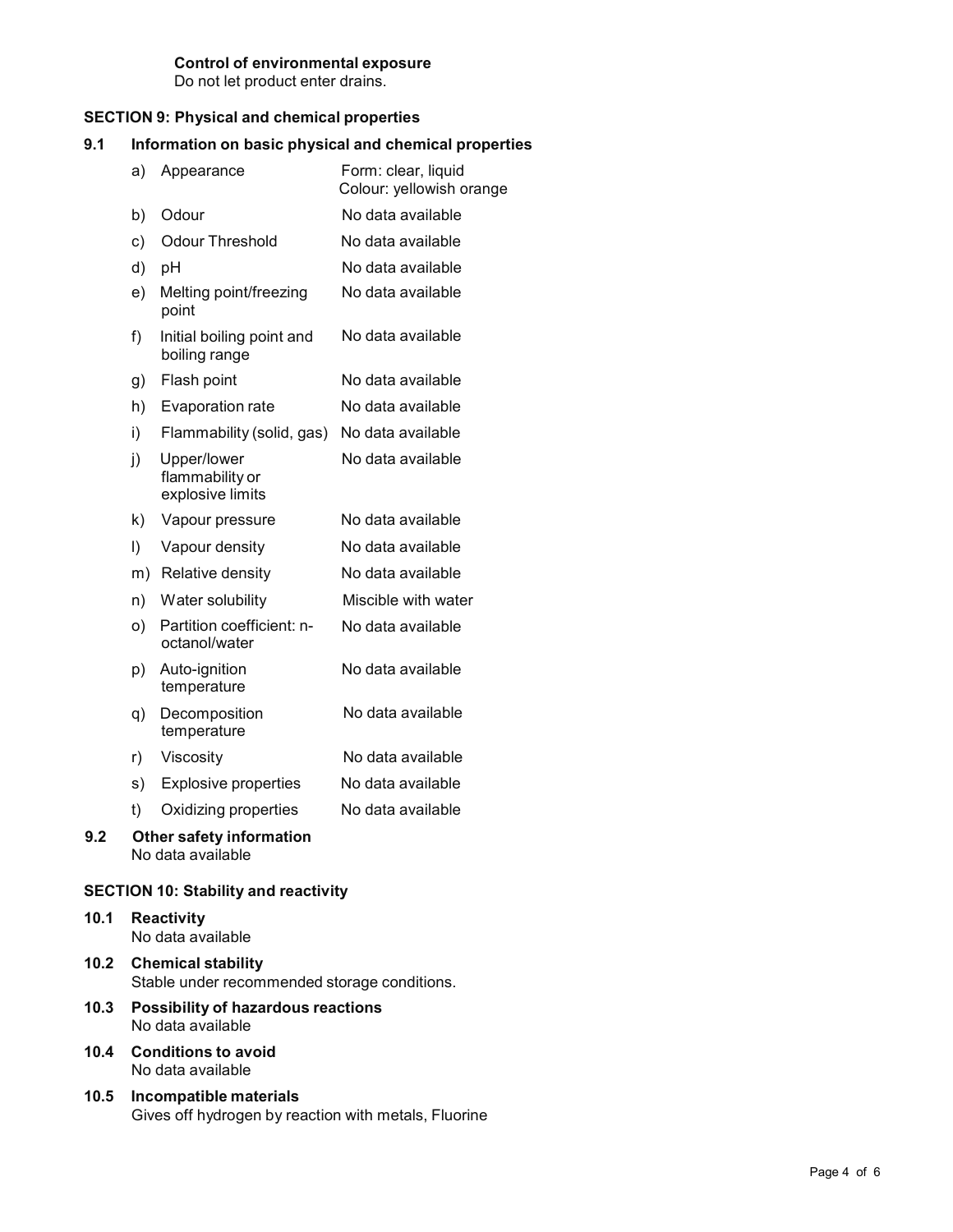## **10.6 Hazardous decomposition products**

Hazardous decomposition products formed under fire conditions. - Nitrogen oxides (NOx), cerium oxides Other decomposition products - No data available In the event of fire: see section 5

#### **SECTION 11: Toxicological information**

#### **11.1 Information on toxicological effects**

**Acute toxicity** No data available

**Skin corrosion/irritation** No data available

**Serious eye damage/eye irritation** No data available

**Respiratory orskin sensitisation** No data available

**Germ cell mutagenicity**

No data available

## **Carcinogenicity**

IARC: No component of this product present at levels greater than or equal to 0.1% is identified as probable, possible or confirmed human carcinogen by IARC.

## **Reproductive toxicity**

No data available

**Specific target organ toxicity - single exposure** No data available

**Specific target organ toxicity - repeated exposure**

No data available

**Aspiration hazard**

No data available

## **Additional Information**

RTECS: Not available

spasm, inflammation and edema of the larynx, spasm, inflammation and edema of the bronchi, pneumonitis, pulmonary edema, burning sensation, Cough, wheezing, laryngitis, Shortness of breath, Headache, Nausea, Vomiting, Literature indicates that lectin from mistletoe is a cytotoxin very simila inhalation data, we are citing data published from the castor bean lectin fine particles. Injection of a few micrograms into the bloodstream is fat extremely dangerous. There is also evidence that these products should be allergic reactions.

#### **SECTION 12: Ecological information**

- **12.1 Toxicity** No data available
- **12.2 Persistence and degradability** No data available
- **12.3 Bioaccumulative potential** No data available
- **12.4 Mobility in soil** No data available

# **12.5 Results of PBT and vPvB assessment**

This substance/mixture contains no components considered to be either persistent, bioaccumulative and toxic (PBT), or very persistent and very bioaccumulative (vPvB) at levels of 0.1% or higher.

**12.6 Other adverse effects** No data available